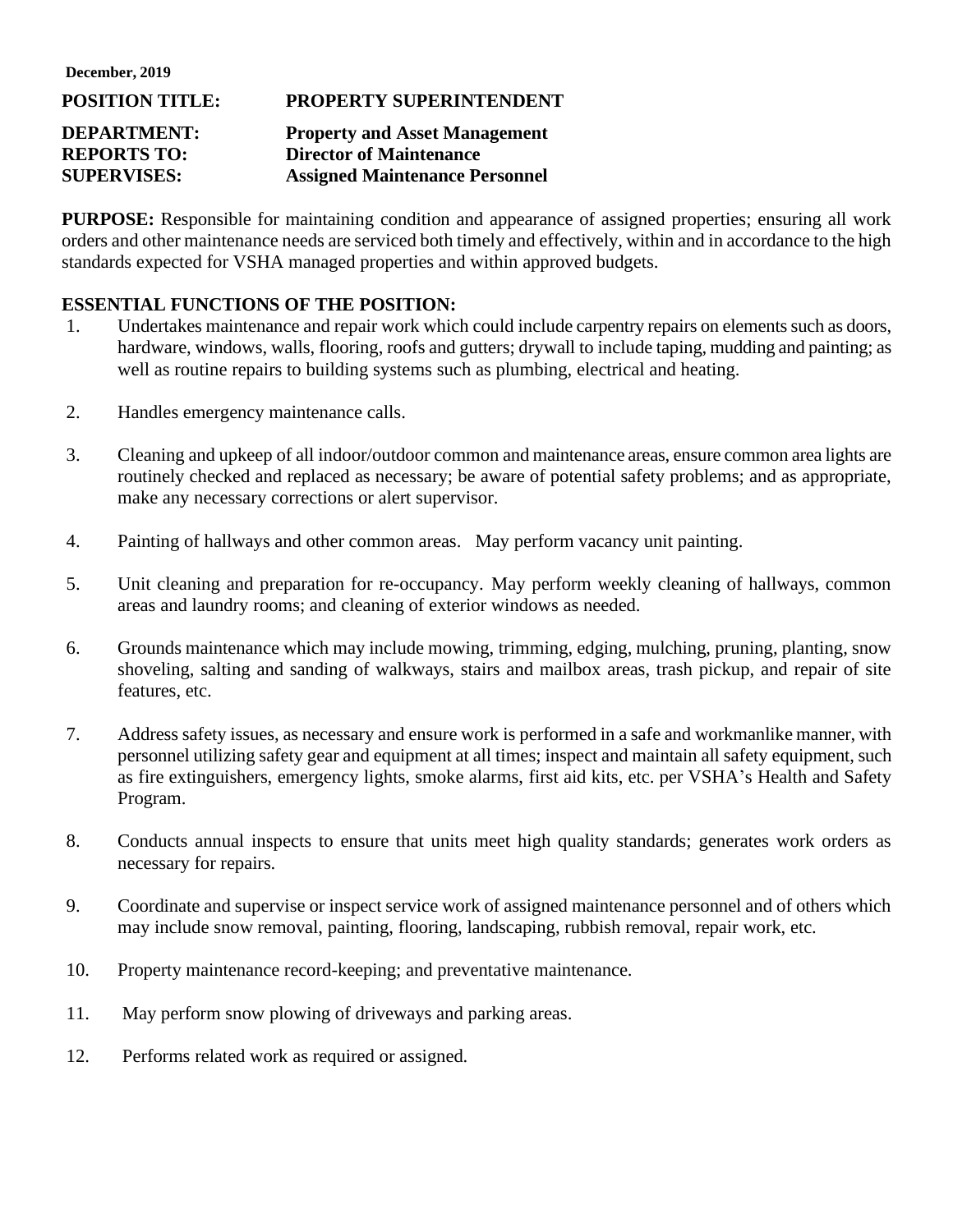# **ESSENTIAL POSITION REQUIREMENTS AND QUALIFICATIONS:**

### **Education:**

1. High School Diploma, GED, or equivalent in the building construction trades.

## **Experience:**

1. Minimum three years in maintenance, repair work or construction work.

## **Skills and Abilities:**

- 1. Must possess a good work ethic and take pride in work and in the appearance of properties. Should be able to plan, initiate and complete work timely and accurately with minimal supervision and exercise good judgment in its execution.
- 2. Organizational skills necessary to maintain effective reporting and record-keeping systems.
- 3. Considerable knowledge of methods, practices, tools, and materials used in building and mechanical maintenance and repair work.
- 4. Ability to understand and work within budgets, estimate materials and to order and control material use.
- 5. Ability to perform physical maintenance operation of the property.
- 6. Technical and mechanical ability to perform tasks associated with all areas of general maintenance, as described above.
- 7. Must be reliable, dependable, and able to handle routine and emergency situations in a logical, levelheaded manner and respond in a timely manner.
- 8. Ability to develop work plans and supervise assigned maintenance personnel.
- 9. Strong interpersonal skills; must exercise a high degree of confidentiality; and have the ability to communicate effectively and work well with residents, on-site personnel, contractors, co-workers, supervisors and the general public.

## **Certifications/Registrations/Licenses:**

- 1. Must possess a valid driver's license, dependable private means of transportation, and carry automobile liability insurance of at least \$50,000.
- 2. If assigned snow plowing responsibilities and utilizing own equipment, must provide certificate of insurance indicating such service and carry VSHA as an additional insured.

#### **Working Conditions/Physical Demands:**

1. Depending upon properties assigned, may be Limited Services and/or work part-time or full-time.